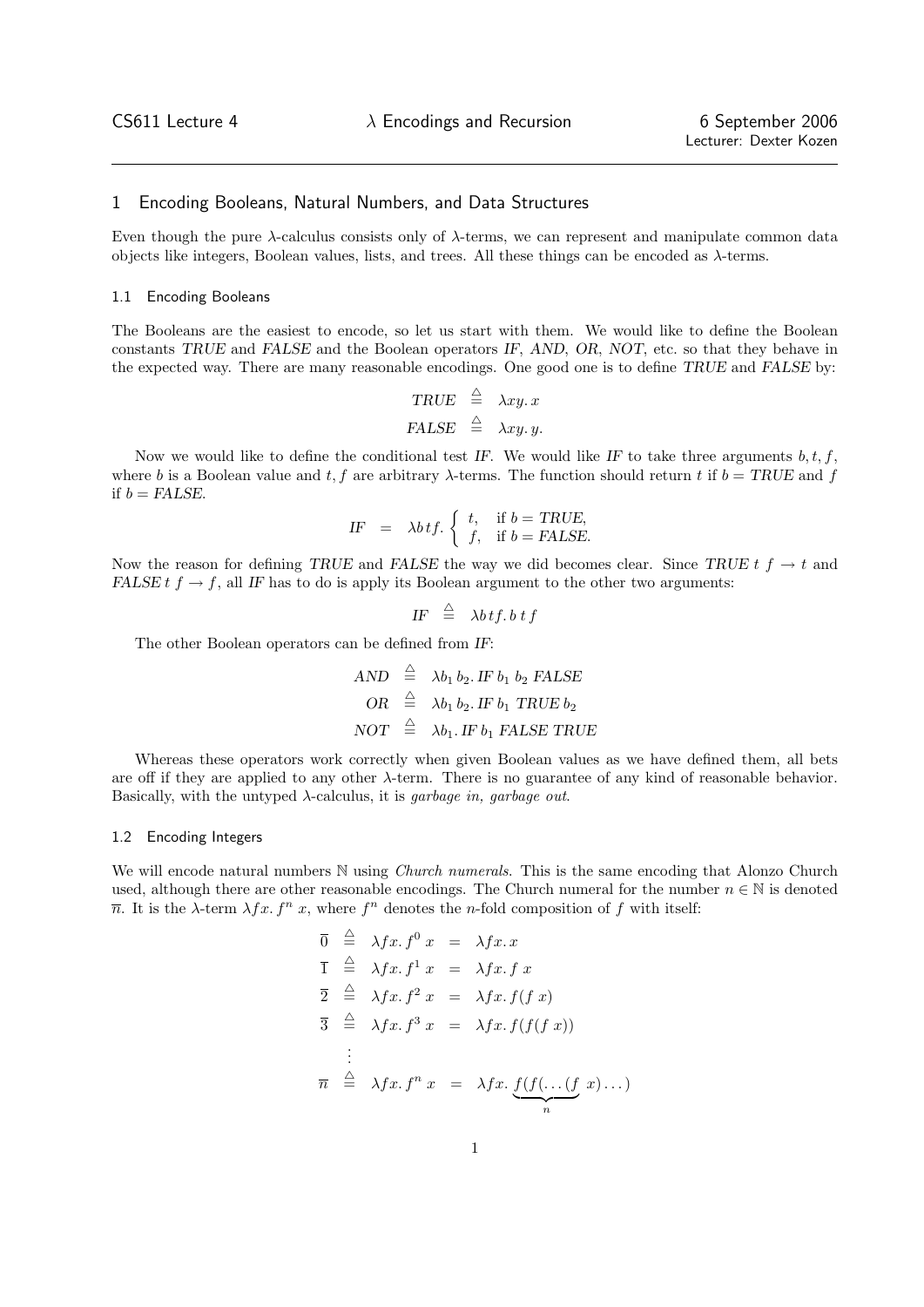We can define the successor function s as

$$
s \stackrel{\triangle}{=} \lambda nfx. f(n f x).
$$

That is, s on input  $\bar{n}$  returns a function that takes a function f as input, applies  $\bar{n}$  to it to get the n-fold composition of f with itself, then composes that with one more f to get the  $(n + 1)$ -fold composition of f with itself. Then

$$
s \overline{n} = (\lambda nfx. f(nfx)) \overline{n}
$$
  
\n
$$
\rightarrow \lambda fx. f(\overline{n}fx)
$$
  
\n
$$
\rightarrow \lambda fx. f(f^n x)
$$
  
\n
$$
= \lambda fx. f^{n+1} x
$$
  
\n
$$
= \overline{n+1}.
$$

We can perform basic arithmetic with Church numerals. For addition, we might define

$$
ADD \stackrel{\triangle}{=} \lambda m n f x. m f (n f x).
$$

On input  $\overline{m}$  and  $\overline{n}$ , this function returns

$$
(\lambda m n f x. m f (n f x)) \overline{m} \overline{n} \rightarrow \lambda f x. \overline{m} f (\overline{n} f x)
$$
  

$$
\rightarrow \lambda f x. f^{m} (f^{n} x)
$$
  

$$
= \lambda f x. f^{m+n} x
$$
  

$$
= \overline{m+n}.
$$

Here we are composing  $f^m$  with  $f^n$  to get  $f^{m+n}$ .

Alternatively, recall that Church numerals act on a function to apply that function repeatedly, and addition can be viewed as repeated application of the successor function, so we could define

$$
ADD \triangleq \lambda m n.m.s n.
$$

Similarly, multiplication is just iterated addition, and exponentiation is iterated multiplication:

 $MUL \triangleq \lambda m n. m (ADD n) \overline{0}$   $EXP \triangleq \lambda m n. m (MUL n) \overline{1}$ .

### 1.3 Pairing and Projections

Logic and arithmetic are good places to start, but we still are lacking any useful data structures. For example, consider ordered pairs. It would be nice to have a pairing function PAIR with projections FIRST and SECOND that obeyed the following equational specifications:

$$
FIRST (PAIR e1 e2) = e1
$$
  
SECOND (PAIR e<sub>1</sub> e<sub>2</sub>) = e<sub>2</sub>  
PAIR (FIRST p) (SECOND p) = p,

provided  $p$  is a pair. We can take a hint from IF. Recall that IF selects one of its two branch options depending on its Boolean argument. PAIR can do something similar, wrapping its two arguments for later extraction by some function  $f$ :

$$
PAIR \triangleq \lambda abf. f a b.
$$

Thus PAIR  $e_1 e_2 \rightarrow \lambda f$ .  $f e_1 e_2$ . To get  $e_1$  back out, we can just apply this to TRUE:  $(\lambda f. f e_1 e_2)$  TRUE  $\rightarrow$ TRUE  $e_1$   $e_2 \rightarrow e_1$ , and similarly applying it to FALSE extracts  $e_2$ . Thus we can define

$$
FIRST \triangleq \lambda p. p \text{ TRUE} \qquad SECOND \triangleq \lambda p. p \text{ FALSE.}
$$

Again, if  $p$  isn't a term of the form PAIR  $a$   $b$ , expect the unexpected.